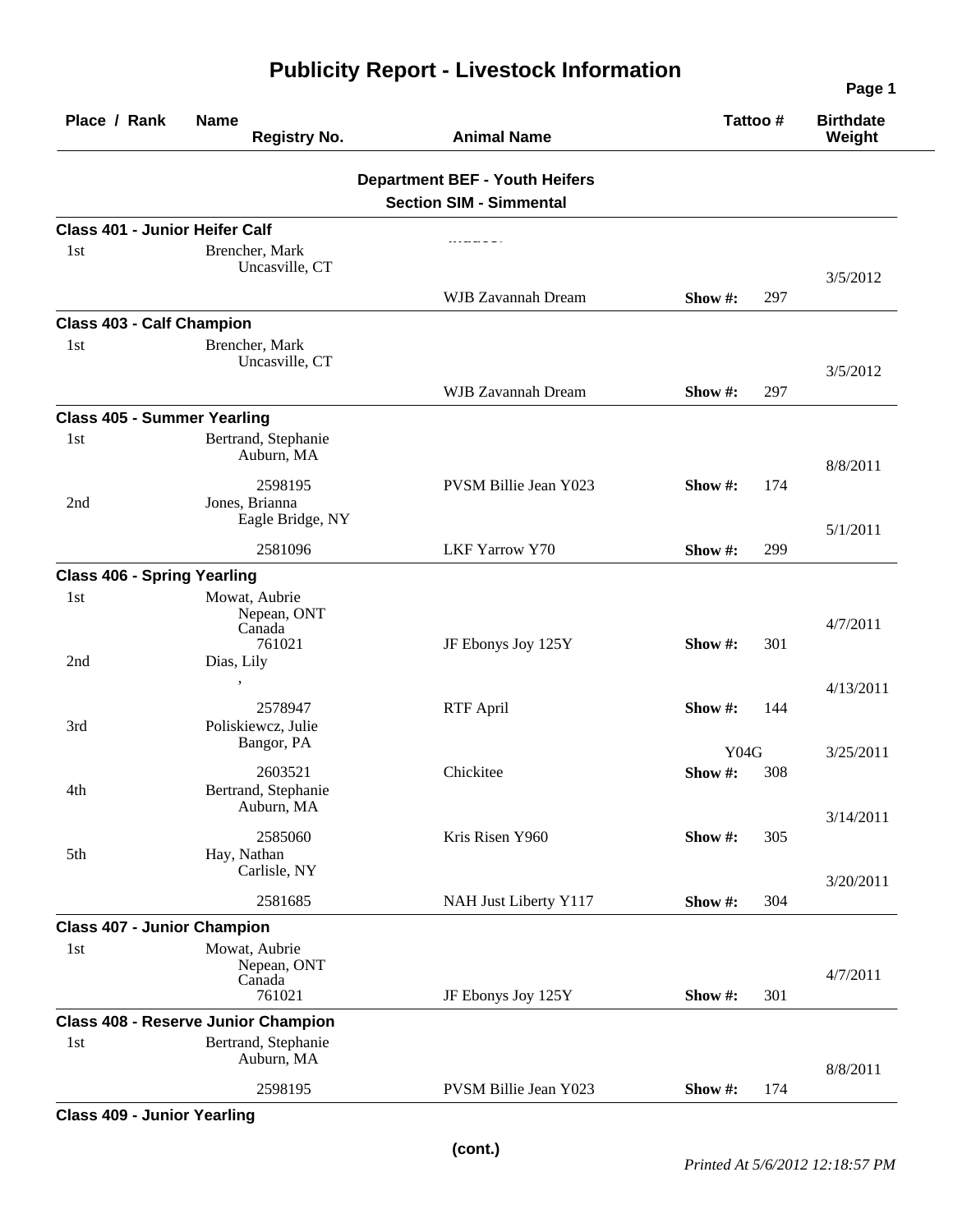| Place / Rank                       | <b>Name</b><br><b>Registry No.</b>               | <b>Animal Name</b>          | Tattoo#               | <b>Birthdate</b><br>Weight |
|------------------------------------|--------------------------------------------------|-----------------------------|-----------------------|----------------------------|
| <b>Class 409 - Junior Yearling</b> | Group - - (cont.)                                |                             |                       |                            |
| 1st                                | Oattes, Jack<br>Cobden, ON<br>Canada<br>2584911  | HPF Cream Soda Y010         | Y010<br>Show#:<br>318 | 1/2/2011                   |
| 2nd                                | Murphy, Jala<br>Eagle Bridge, NY                 |                             |                       | 1/20/2011                  |
| 3rd                                | 2581095<br>Clauss, Morgan<br>Lancaster, NH       | LKF Yo-Yo Y62               | Show $\#$ :<br>316    | 2/8/2011                   |
| 4th                                | 2589463<br>McLarnon, McKenzie<br>Charlton, MA    | <b>GRTF Miss Cinderella</b> | 315<br>Show $\#$ :    |                            |
| 5th                                | 2577288<br>Bertrand, Stephanie<br>Auburn, MA     | <b>DRD</b> Tess             | Show #:<br>313        | 2/13/2011                  |
| 6th                                | 2589893<br>Hay, Nathan<br>Carlisle, NY           | Too Cool Y220               | Show #:<br>309        | 2/28/2011                  |
|                                    | 2584989                                          | HPF Desa Rae Y302           | Show#:<br>319         | 1/1/2011                   |
| <b>Class 410 - Senior Yearling</b> |                                                  |                             |                       |                            |
| 1st                                | LeClair, Emily<br>Dudley, MA                     |                             |                       | 10/23/2010                 |
|                                    | 2577282                                          | <b>DRD</b> Miss Queen       | 320<br>Show $#$ :     |                            |
| <b>Class 411 - Senior Champion</b> |                                                  |                             |                       |                            |
| 1st                                | Oattes, Jack<br>Cobden, ON<br>Canada             |                             | Y010                  | 1/2/2011                   |
|                                    | 2584911                                          | HPF Cream Soda Y010         | 318<br>Show #:        |                            |
|                                    | <b>Class 412 - Reserve Senior Champion</b>       |                             |                       |                            |
| 1st                                | Murphy, Jala<br>Eagle Bridge, NY                 |                             |                       | 1/20/2011                  |
|                                    | 2581095                                          | LKF Yo-Yo Y62               | Show#:<br>316         |                            |
| <b>Class 413 - Grand Champion</b>  |                                                  |                             |                       |                            |
| 1st                                | Oattes, Jack<br>Cobden, ON<br>Canada<br>2584911  | HPF Cream Soda Y010         | Y010<br>Show#:<br>318 | 1/2/2011                   |
|                                    | <b>Class 414 - Reserve Grand Champion</b>        |                             |                       |                            |
| 1st                                | Mowat, Aubrie<br>Nepean, ONT<br>Canada<br>761021 | JF Ebonys Joy 125Y          | 301<br>Show #:        | 4/7/2011                   |
| Class 431 - Cow/Calf               |                                                  |                             |                       |                            |
| 1st                                | Brencher, Mark<br>Uncasville, CT                 |                             |                       | 10/21/2008                 |
|                                    | 2476812                                          | HPF Ms Fonda U              | 322<br>Show #:        |                            |
|                                    |                                                  |                             |                       |                            |

## **Publicity Report - Livestock Information**

*Printed At 5/6/2012 12:18:57 PM*

**(cont.)**

**Page 2**